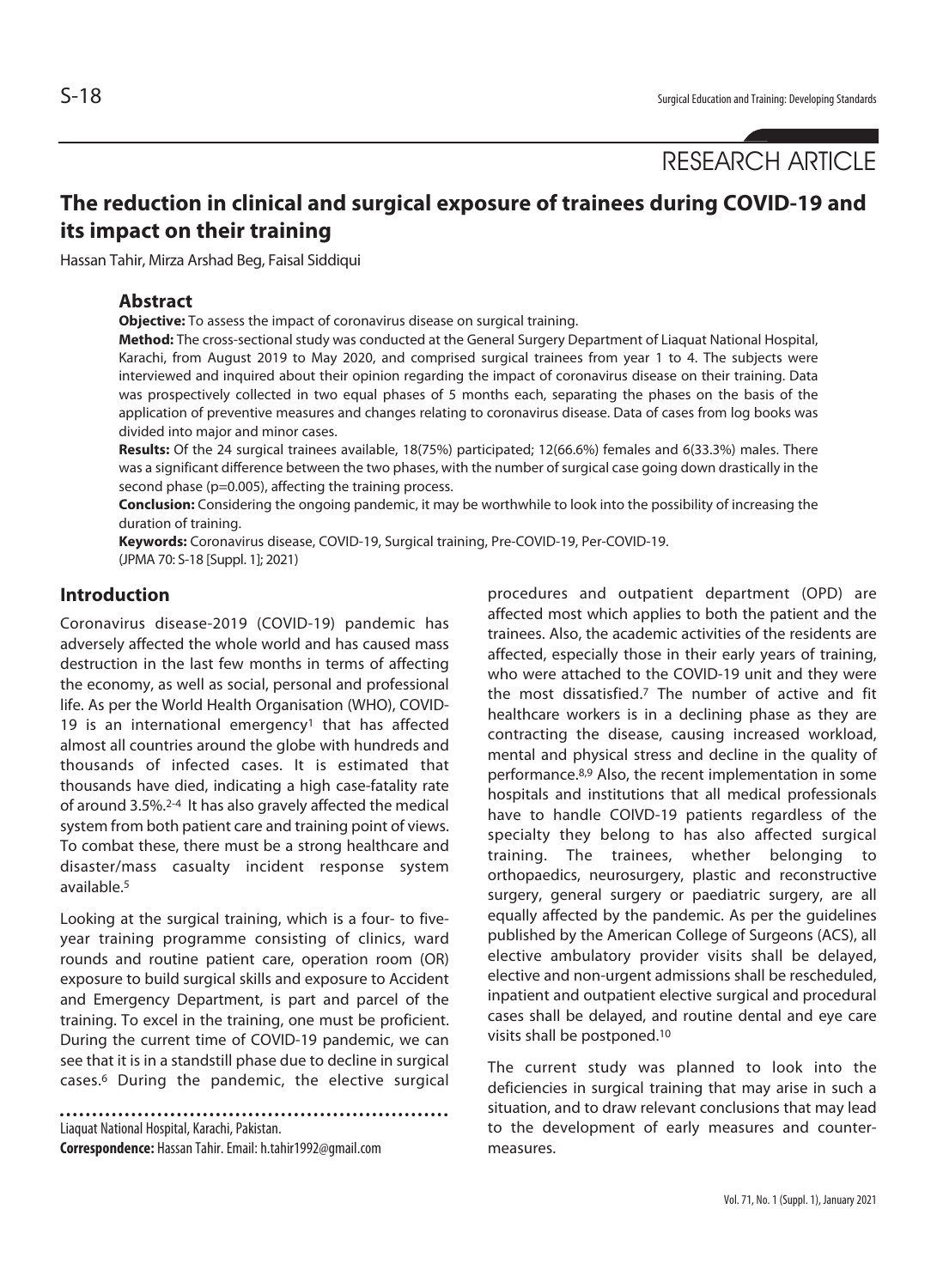Surgical Education and Training: Developing Standards  $\mathsf{S}\text{-}19$ 

# **Subjects and Methods**

The cross-sectional study was conducted at the General Surgery Department of Liaquat National Hospital (LNH), Karachi, from August 2019 to May 2020. After approval by the ethics review committee, surgical trainees from year 1 to 4 currently working at LNH department were selected using convenience sampling technique. Registrars, senior registrars and rotational trainees were excluded.

Participants were interviewed and inquired about their opinion regarding the impact of COVID-19 on their training. Data was prospectively collected in two equal phases of 5 months each, separating the phases on the basis of the application of preventive measures and changes relating to COVID-19. Data of cases from log

books was divided into major and minor cases. Major surgery was defined as an invasive procedure during which a body cavity was entered, or a mesenchymal barrier was crossed, or a fascial plane was opened, or an organ was removed and normal anatomy was operatively altered with expected hospital stay. Minor procedures were defined as invasive operative procedures in which only skin, mucous membranes, or superficial connective tissue was manipulated.11

## **Results**

Of the 24 surgical trainees available, 18(75%) participated; 12(66.6%) females; 6(33.3%) males; 11(61.1%) from postgraduate year (PGY) 2; 3(16.6%) from PGY4; and 2(11.1%) each from PGY 1 PGY3. In the pre-COVID-19

**Table:** Difference in the number of procedures conducted by surgical trainees in the two phases.

|                  | Pre-COVID       |                  |                 |                  | Per-COVID       |                  |                 |                  |
|------------------|-----------------|------------------|-----------------|------------------|-----------------|------------------|-----------------|------------------|
|                  | Minor           |                  | Major           |                  | Minor           |                  | Major           |                  |
|                  | <b>Assisted</b> | <b>Performed</b> | <b>Assisted</b> | <b>Performed</b> | <b>Assisted</b> | <b>Performed</b> | <b>Assisted</b> | <b>Performed</b> |
| PGY4             | 16              | 25               | 110             | 36               | 05              | 06               | 30              | 10               |
| PGY3             | 18              | 14               | 54              | 20               |                 | 06               | 18              | 07               |
| PGY <sub>2</sub> | 15              | 10               | 47              | 15               | 08              | 04               | 20              | 05               |
| PGY1             | 10              |                  | 45              | 05               | 12              | 03               | 14              | 01               |

COVID: Coronavirus disease; PGY: Postgraduate year.



Figure-1: A brief audit of surgical out-patient department (OPD) and theatre during pre-coronovirus disease (COVID-19) and per-COVID-19 eras.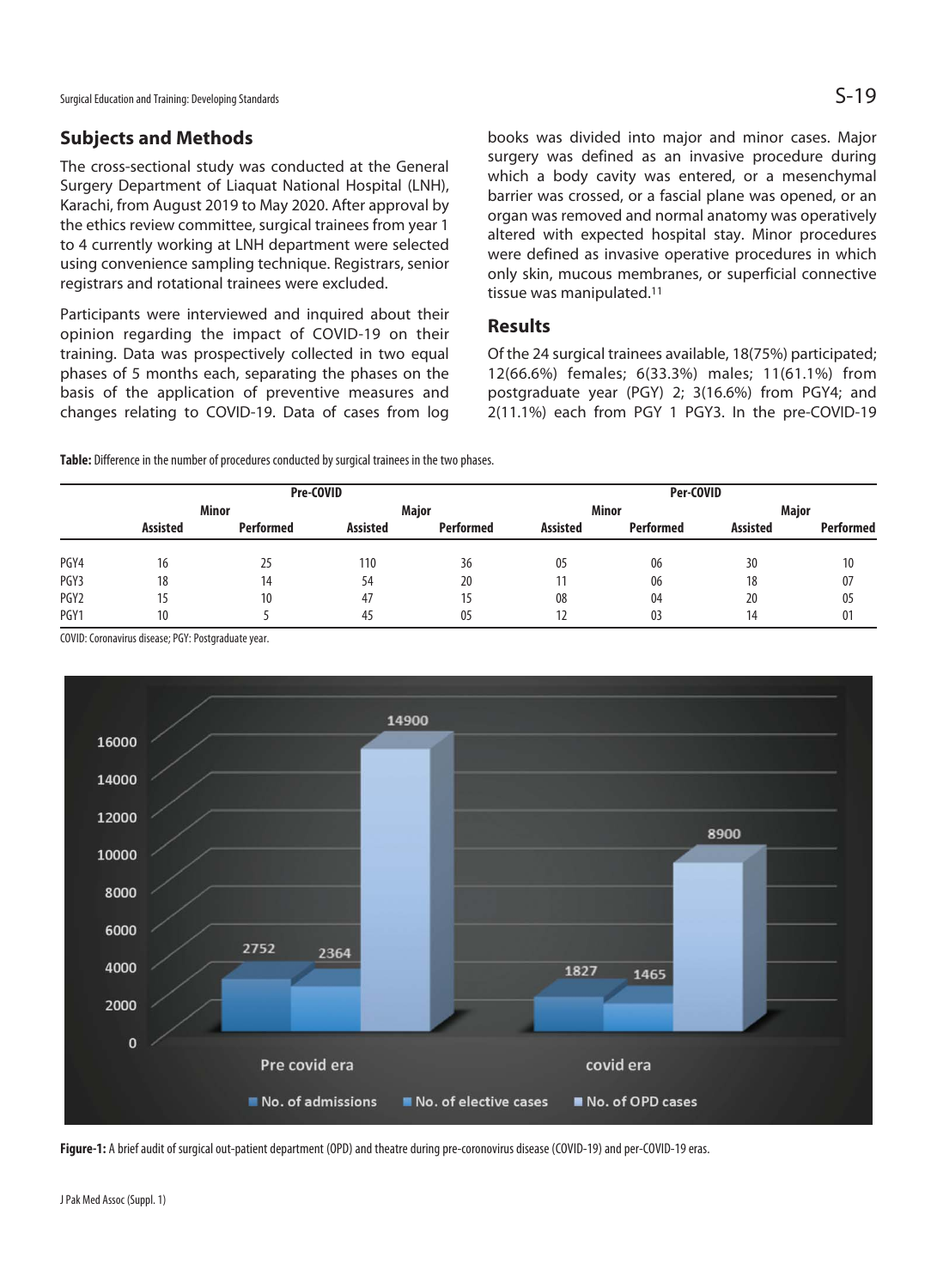

Figure-2: Average number of cases observed/assisted /performed independently by postgraduate trainees of all levels during pre-coronavirus disease (COVID-19) era. (Data based on trainee log books).



Figure-3: Average number of cases observed/assisted /performed independently by postgraduate trainees of all levels during per-coronovirus disease (COVID-19) era. (Data based on trainee log books).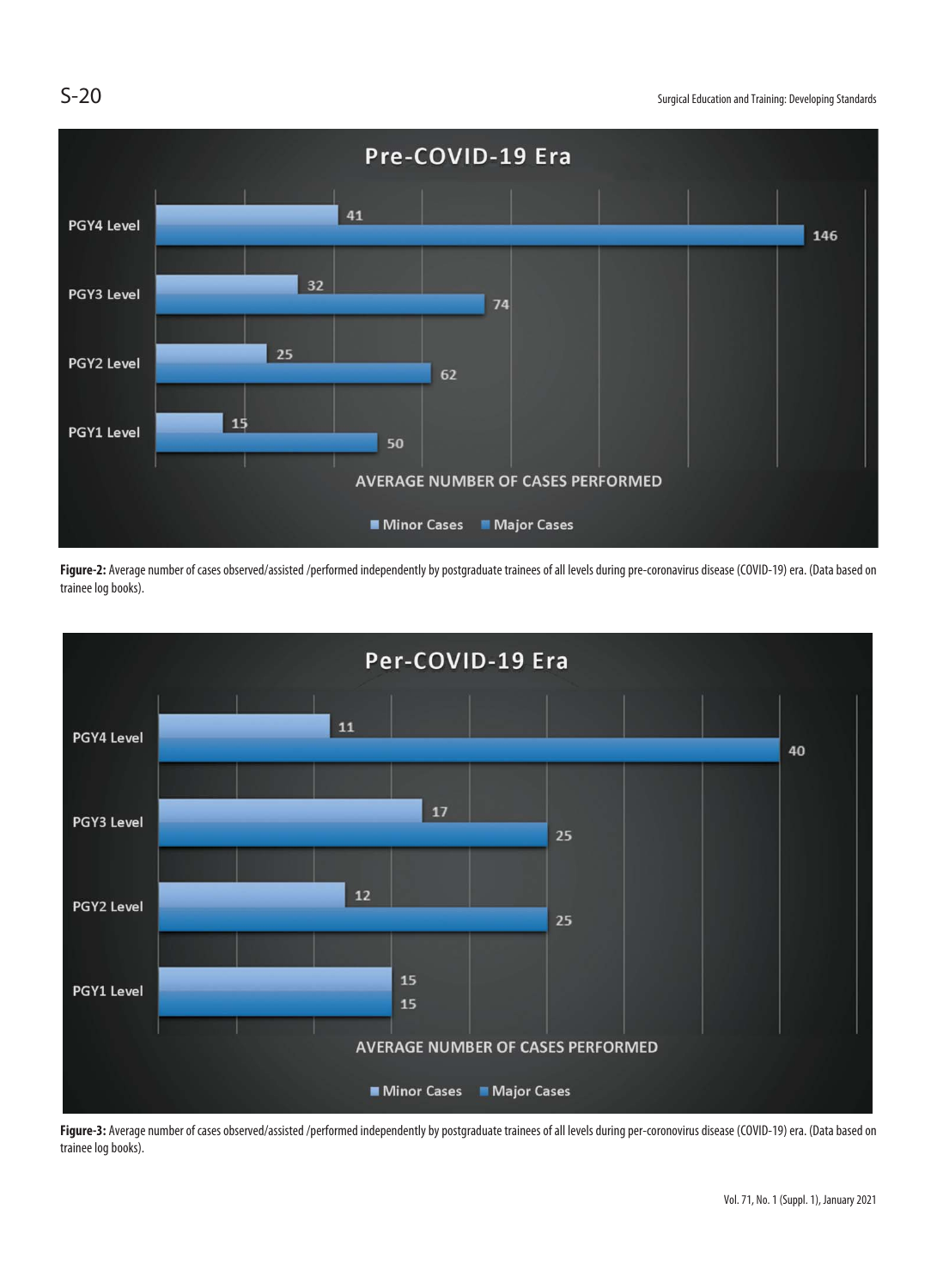phase, there were 14,900 patients compared to 8,900 during the COVID-19 phase. The number of admission reduced from 2,752 to 1827, and the number of elective cases performed went down to 1,465 from 2,364 (p<0.005) (Table).

The log books maintained by the trainees reflected a similar pattern (Figures-1, 2).

## **Discussion**

The study found a remarkable decrease in the number of surgical cases at all PGY in the per-COVID-19 era compared to the pre-COVID-19 era.

A study at the General Surgery Department, Trieste University Hospital, Trieste, Italy, looked into the effects of the pandemic on residents, comparing their surgical activity during the lockdown period with the one during the earlier two months of the same year while focussing on PGY6 training. It found that COVID-19 drastically reduced the practical activity for PGY6 trainees ceased in the per-COVID-19 era.<sup>12</sup> In another study conducted at the General Surgery Department, University Hospital Hairmyres, East Kilbride, Scotland, United Kingdom, due to disruption in training owing to COVID-19, the trainees were found to be stressed and the pandemic had adversely affected the training.13

It has been recommended that patients must be advised to avoid visiting wherever and whenever possible, or to visit primary or secondary healthcare setups, offloading the tertiary care setup which are the main hub of teaching and training for a surgical trainees. Patients themselves avoided to visit hospitals due to fear of acquiring the virus. Tele-healthcare system was introduced to overcome the problems of patients that partially resolved the matter from patients' point of view,14-16 but there remains the issue of surgical training.

One study came to the conclusion that exposing trainees to reasonable volume and variety of patients in residentrun clinics with appropriate supervision was a valuable learning resource in orthopaedic surgery training.<sup>17</sup>

Pre-operative evaluation and taking care of postoperative patients is done on the surgical floor by interns and surgical trainees. This includes taking history, looking into medical record of the patient for any previous medical or surgical issues etc. All these aspects are of considerable importance in training of a health professional. A major part of surgical trainees' operating skill learning is dependent on the time spent in the OR, working either as observer or assistant, performing the procedure independently or under observation of an

attending. Although part of skill learning can be done through watching procedural videos and practising hands-on skills and simulation-based learning,<sup>18</sup> these cannot surpass the importance of the learning in OR. In the current situation, there is a decline in the number of surgeries performed in a day both as in-patient and daycase scenarios.

The number of patients admitted via emergency is already not a major contributor to OR list or daily learning. Routine cases are still presenting to the emergency room in the same number and frequency, but most of them are managed with medical therapy. Only those with nonresolving complaints or serious emergency issues are usually admitted for monitoring or non-monitoring for surgical intervention. All this has damaged surgical training in the COVID-19 era.

## **Conclusion**

The ongoing COVID-19 pandemic has adversely affected surgical training in all aspects. There is a need to look into the matter to help trainees in this situation. Measures should be taken to overcome this deficiency in training. Considering the present scenario, it may be worthwhile to look into the possibility of increasing the duration of training in specialties to compensate for the training opportunities being lost.

**Acknowledgement:** We are grateful to Prof. Dr. Rufina Soomro and Dr. Faisal Siddiqui for their help and guidance.

**Disclaimer:** None.

**Conflict of Interest:** None.

**Source of Funding:** None.

### **References**

- 1. McKay B, Calfas J, Ansari T. Coronavirus declared pandemic by World Health Organization. [Online] 2020 [Cited 2020 December 25]. https://www.wsj.com/articles/u-s-coronavirus-cases-top-1- 000-11583917794
- 2. Velavan TP, Meyer CG. The COVID-19 epidemic. Trop Med Int Health 2020;25:278-80. doi: 10.1111/tmi.13383.
- 3. Zhou P, Yang XL, Wang XG, Hu B, Zhang L, Zhang W, et al. A pneumonia outbreak associated with a new coronavirus of probable bat origin. Nature 2020;579:270-3. doi: 10.1038/s41586- 020-2012-7.
- 4. Cheng ZJ, Shan J. 2019 Novel coronavirus: where we are and what we know. Infection 2020;48:155-63. doi: 10.1007/s15010-020- 01401-y.
- 5. National Association of Emergency Medical Technicians (NAEMT). In: Goodwin J, eds. National Survey on EMS preparedness for disaster and mass casualty incident response. Las Vegas, NV: NAEMT and EMS; 2017.
- 6. The American College of Surgeons. COVID-19 and Surgical Procedures: A Guide for Patients. [Online] 2020 [Cited 2020